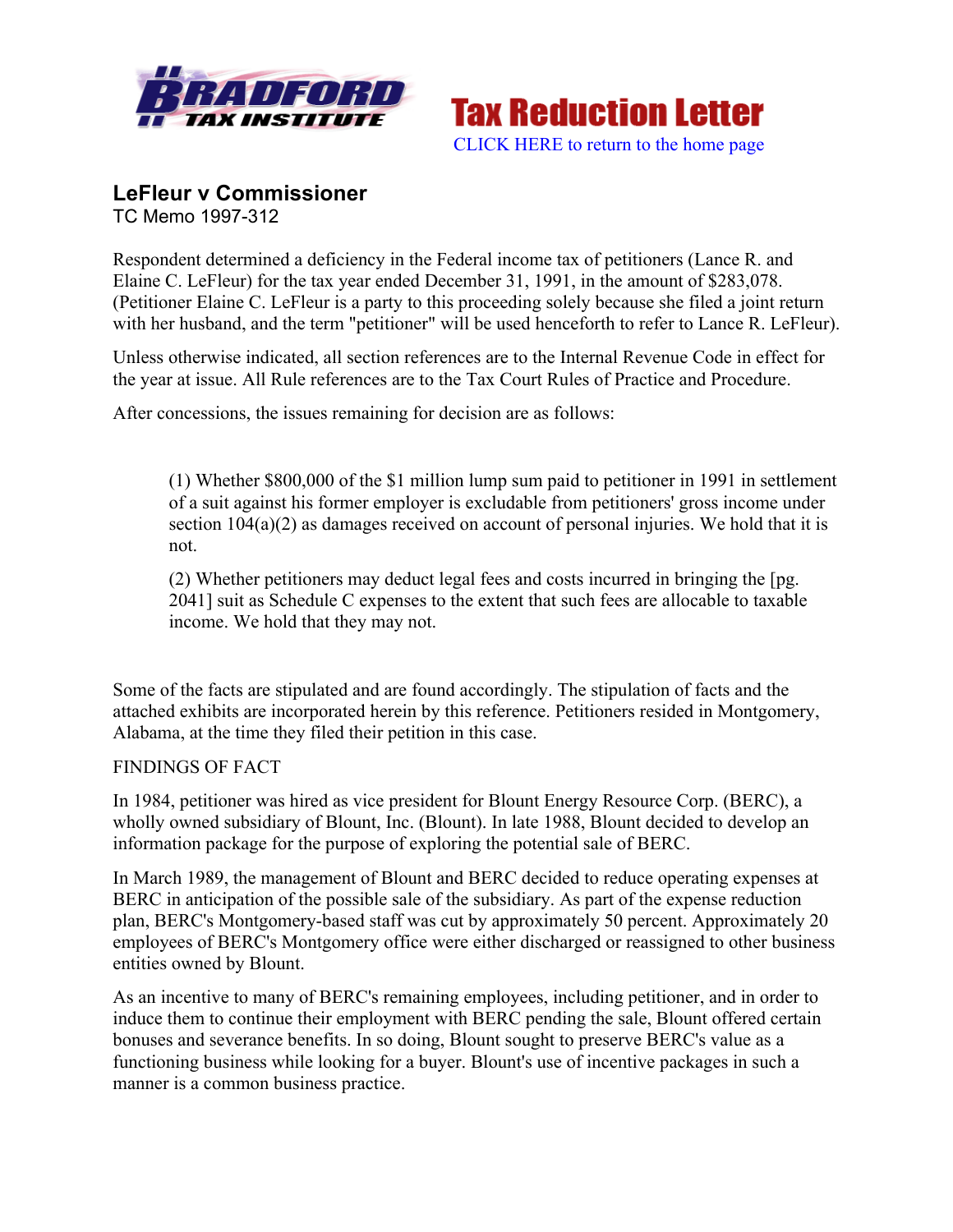The benefits were outlined in a letter from R. William Van Sant (Van Sant), then president and chief operating officer of Blount, to petitioner dated April 6, 1989 (the April 6 letter). The April 6 letter provided a lump-sum bonus equal to 12 months' salary, among other things, in the event that BERC was sold.

Due to petitioner's request, Blount, by letter dated April 27, 1989 (the April 27 letter), offered petitioner an additional arrangement whereby, among other things, petitioner would receive a cash payment that was tied to the sales price obtained for BERC. On May 2, 1989, petitioner accepted the offer.

On October 23, 1989, a meeting was held between Van Sant and petitioner in which they discussed the possible separation and sale of BERC's domestic and foreign assets (the October 23 meeting). After the October 23 meeting, petitioner grew doubtful of Blount's intent to abide by the arrangement set forth in the April 27 letter. Petitioner's concern led him to contact an attorney, John Bolton (Bolton). On November 3, 1989, a meeting was held to discuss the terms of the April 27 letter (the November 3 meeting). At the conclusion of the November 3 meeting, Van Sant fired petitioner.

Blount ultimately sold all of the assets of BERC in three separate sales, all of which had closed prior to the end of 1991. Blount sold BERC for \$38-39 million net of transaction costs. Blount failed to make any payments to petitioner under either the April 6 or April 27 letters.

Petitioner's Action Against Blount, BERC, and Van Sant

On January 22, 1991, petitioner instituted suit against Blount, BERC, and Van Sant (referred to collectively herein as the defendants) in the Circuit Court of Montgomery County, Alabama. The complaint set forth five causes of action. The first and second counts alleged that Blount and BERC had breached their contract with petitioner arising out of the April 6 and April 27 letters. The third and fourth counts alleged that the defendants fraudulently induced petitioner to enter into the agreement set forth in the April 27 letter (fraud in the inducement) and fraudulently represented to petitioner that they would pay him an incentive commission based upon the sales price of BERC, among other benefits (promissory fraud). The fifth count alleged that the defendants intended to inflict emotional distress upon petitioner (the tort of outrageous conduct). Petitioner sought compensatory damages, interest, and costs for the breach of contract counts. Petitioner sought compensatory and punitive damages [pg. 2042] for the fraud counts, as well as for the tort claim of outrageous conduct.

Bolton agreed to represent petitioner in the suit. After evaluation of petitioner's various claims against the defendants, Bolton determined that petitioner's best cause of action was for breach of contract arising out of the April 27 letter.

On March 1, 1991, the defendants filed a Notice of Removal to the United States District Court for the Middle District of Alabama, Northern Division, based upon the premise that all of the claims asserted by petitioner were preempted and controlled by the Employee Retirement Income Security Act of 1974, Pub. L. 93- 406, sec. 502(a), 88 Stat. 829, 891.

On October 14, 1991, Blount publicly disclosed the unexpected resignation of Van Sant as its president. Upon Van Sant's resignation, Oscar J. Reak (Reak), a former president of Blount, returned from retirement to serve as interim president of the company.

The Settlement Negotiations and Agreement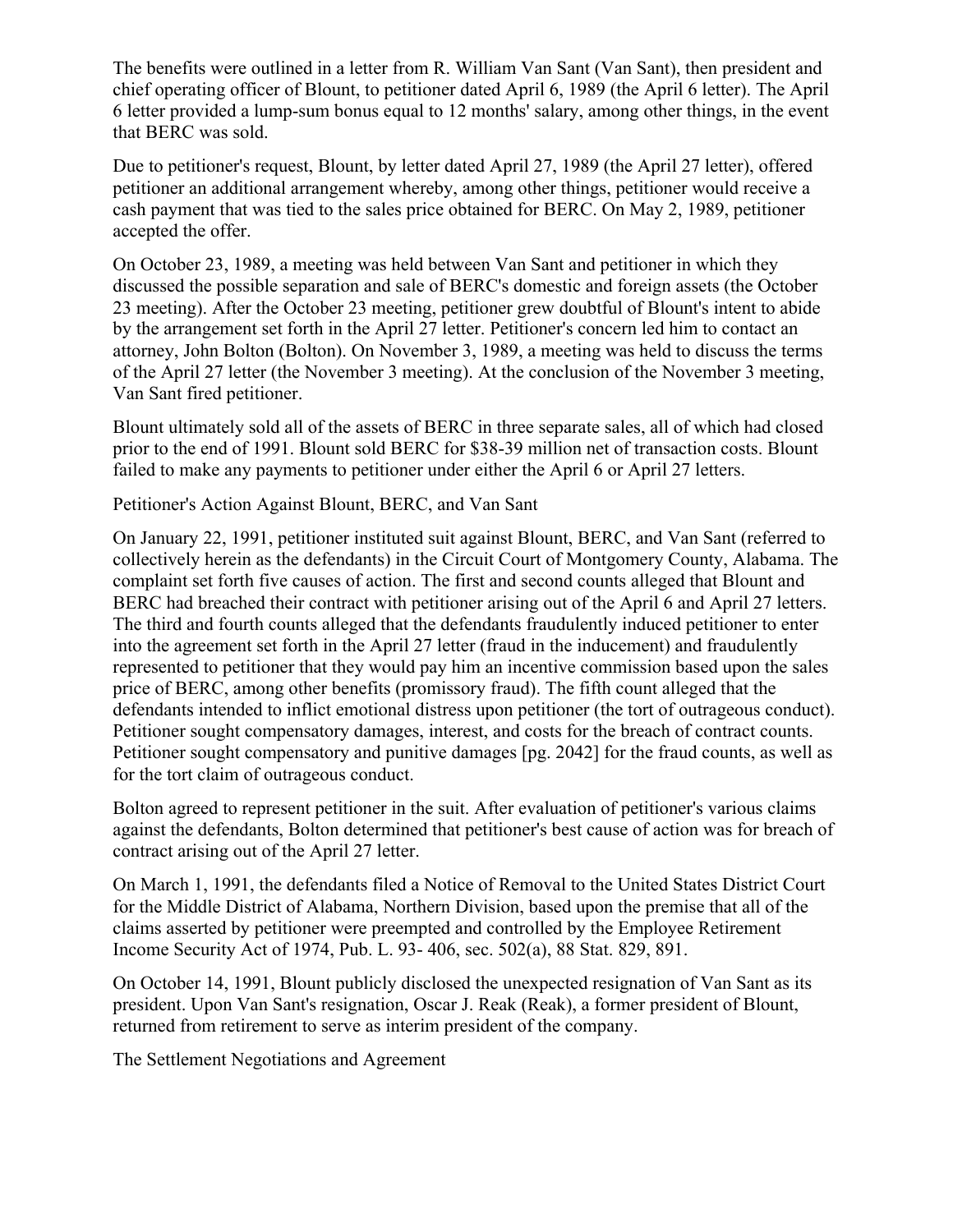On November 25, 1991, Reak met with petitioner to discuss the possibility of a settlement (the November 25 meeting). Reak had no interest in partially settling the litigation with petitioner and was interested only in a settlement that resolved all outstanding issues. After the November 25 meeting, Reak tendered a written settlement offer to petitioner dated November 27, 1991 (the November 27 offer). Petitioner did not accept the November 27 offer.

Jim Alexander (Alexander), defendant's counsel, was first advised of petitioner's response to the November 27 offer by a telephone call from Bolton the next day, November 28, 1991 (Thanksgiving Day). On Thanksgiving Day, extensive discussions took place between Bolton and Alexander. By the end of the day, Alexander and Bolton reached an agreement in principle for a basis of settlement of the lawsuit (the agreement in principle), and Alexander reported to his clients that the matter had been resolved. On Saturday, November 30, 1991, Alexander faxed a draft settlement agreement to Bolton.

On December 2, 1991, Alexander met with L. Daniel Morris (Morris), Blount's vice president of legal services, and communicated with Bolton in an effort to finalize a written settlement agreement. Morris and Alexander considered the adversarial nature of the relationship between petitioner and the defendants reduced prior to the execution of this document since an agreement in principle had already been attained.

At this time, petitioner expressed concerns about the tax implications that any settlement of the case would have on him. Alan Rothfeder, another of petitioner's attorneys, advised petitioner with regard to the allocation of the settlement proceeds, and petitioner and his attorneys discussed the settlement allocation issues with defendants. Blount's sole tax concern regarding the settlement of the case was that nothing be done to compromise Blount's ability to deduct any settlement payment. In that regard, Morris, Alexander, and Reak received assurances from Blount's comptroller that the proposed settlement would be deductible by Blount. Alexander, Bolton, and Morris all actively participated in negotiating the final wording of a formal settlement agreement letter.

Petitioner accepted Blount's settlement offer on December 2, 1991 (the settlement agreement). The settlement agreement states in pertinent part as follows:

Dear Lance,

This letter will document the agreement which we have reached, through our attorneys, on November 28, 1991. [Emphasis added.] We agree as follows:

1. \*\*\* In exchange for the dismissal of \*\*\* [the] lawsuit, \*\*\* Blount will pay to LeFleur the sum of One Million Dollars (\$1,000,000) \*\*\* . This \$1,000,000 sum will be payable within five days after the dismissal of that lawsuit. Blount agrees to pay LeFleur such sum for the following claims asserted by the plaintiff:

A. the sum of \$0.00 for the amounts claimed by LeFleur under the April 6, 1989 letter;

B. the sum of \$200,000 for the commissions due LeFleur under the April [pg. 2043] 27, 1989, letter plus any future payments due LeFleur under said April 27, 1989, letter \*\*\*;

C. the sum of \$800,000 for LeFleur's tort claims on account of personal injuries and compensatory damages, including mental pain and suffering;

D. the sum of \$0.00 for punitive damages.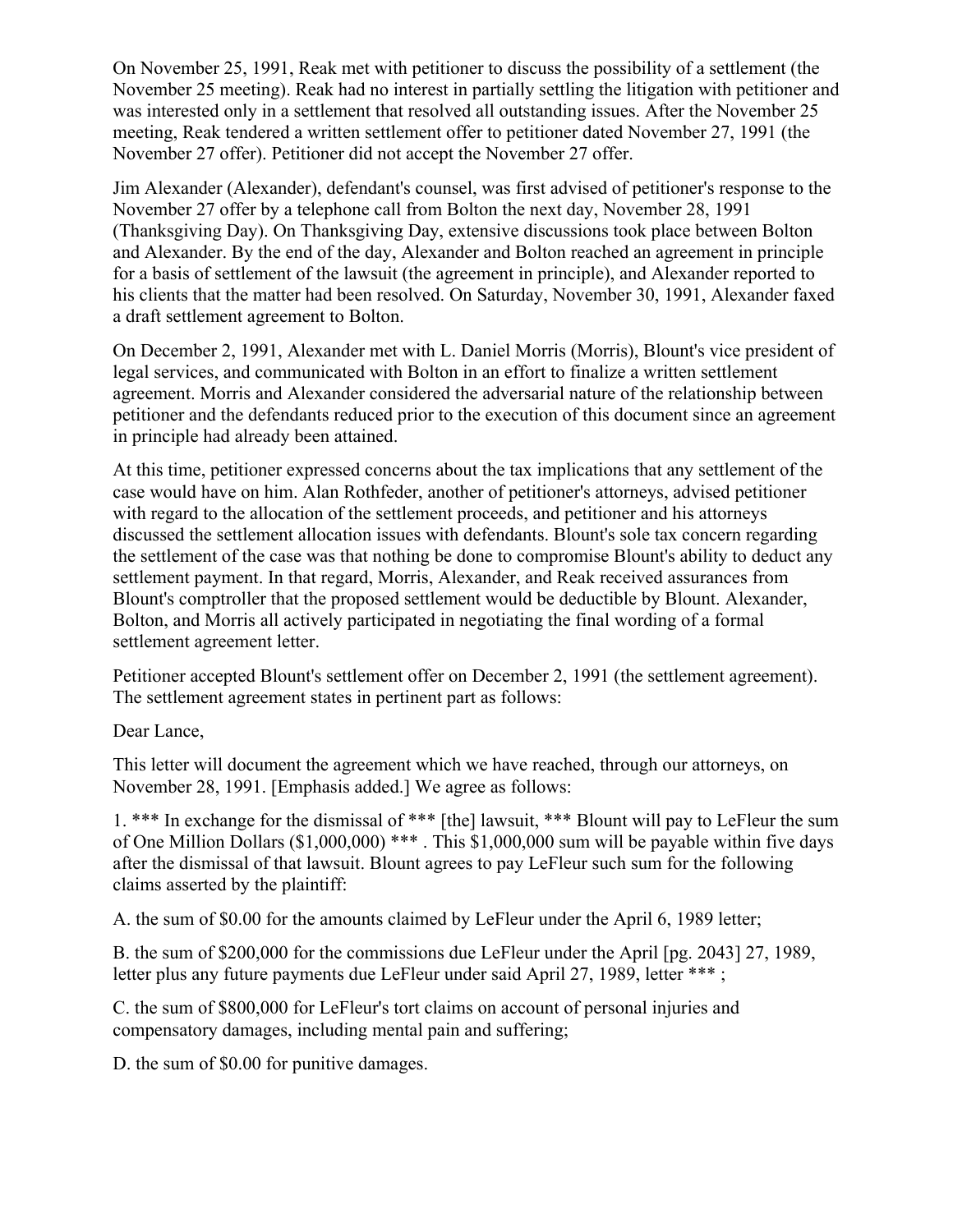Petitioners filed their 1991 Form 1040, U.S. Individual Income Tax Return, on October 14, 1992. Petitioners excluded from gross income \$800,000 of the \$1 million lump-sum settlement and reported on Form 8275, Disclosure Statement, attached to their return that this amount was exempt income under section 104(a)(2). Petitioners included in gross income the \$200,000 allocated to the contract claim on Schedule C attached to their return. Petitioner's occupation was listed as "Commission salesman" on Schedule C. On line 17 of Schedule C, petitioners deducted \$173,542, the entire amount of litigation fees and costs incurred in bringing and settling the suit against the defendants.

On October 12, 1995, respondent issued a statutory notice of deficiency setting forth alternative positions. As relevant here, respondent determined in the primary position that \$380,000 of the \$1 million lump-sum settlement was attributable to salary and wages. Respondent thereby increased petitioners' taxable income by that amount. Respondent also determined that petitioners received \$620,000 of the \$1 million as business gross receipts, rather than \$200,000, as petitioners had reported on their return. Petitioners' taxable income was thereby increased by an additional \$420,000. Consistent with that allocation, respondent disallowed \$65,946 of the \$173,542 of legal fees and costs claimed on Schedule C, and increased petitioners' adjusted gross income (AGI) by that amount. Respondent then augmented petitioners' miscellaneous itemized deductions by \$65,946, subject to the 2-percent AGI limitation of section 67. Pursuant to section 68, respondent reduced the amount of itemized deductions otherwise allowable to petitioners since their AGI was more than \$100,000 for 1991.

As an alternative position, respondent stated:

if [it] is ultimately determined that the \$620,000.00 shown as corrected business gross receipts \*\*\* is not in fact business gross receipts, then it is determined that wages \*\*\* should be increased in the amount of \$1,000,000.00 in lieu of the \$380,000 \*\*\* . Accordingly \*\*\* taxable income from salaries and wages is increased in the amount of \$1,000,000.00 and business gross receipts are decreased in the amount of \$200,000.00 \*\*\* .

In connection with that alternative position, respondent further stated:

should the allocation between business gross receipts and wages [set forth in the primary position] change, and/or the allocation between taxable and nontaxable settlement proceeds change, then legal fee allocations [set forth in the primary position] shall also change. Legal fees allocable to nontaxable settlement proceeds shall not be allowed and any allocations between wages and business gross receipts shall result in proportionate allocations between business expenses and miscellaneous itemized deductions.

## OPINION

We must decide whether the express allocation of proceeds contained in the settlement agreement controls the tax effect of such proceeds to petitioners. We must also decide whether legal fees and costs incurred by petitioners in connection with the suit are Schedule C deductible expenses or miscellaneous itemized deductions to the extent that the fees are allocable to settlement proceeds that are includable in income. As a preliminary matter, we must address petitioners' contention that respondent failed to comply with section 7522, and that this alleged failure justifies a shift of the burden of proof to respondent in this case pursuant to Rule 142(a). [pg. 2044]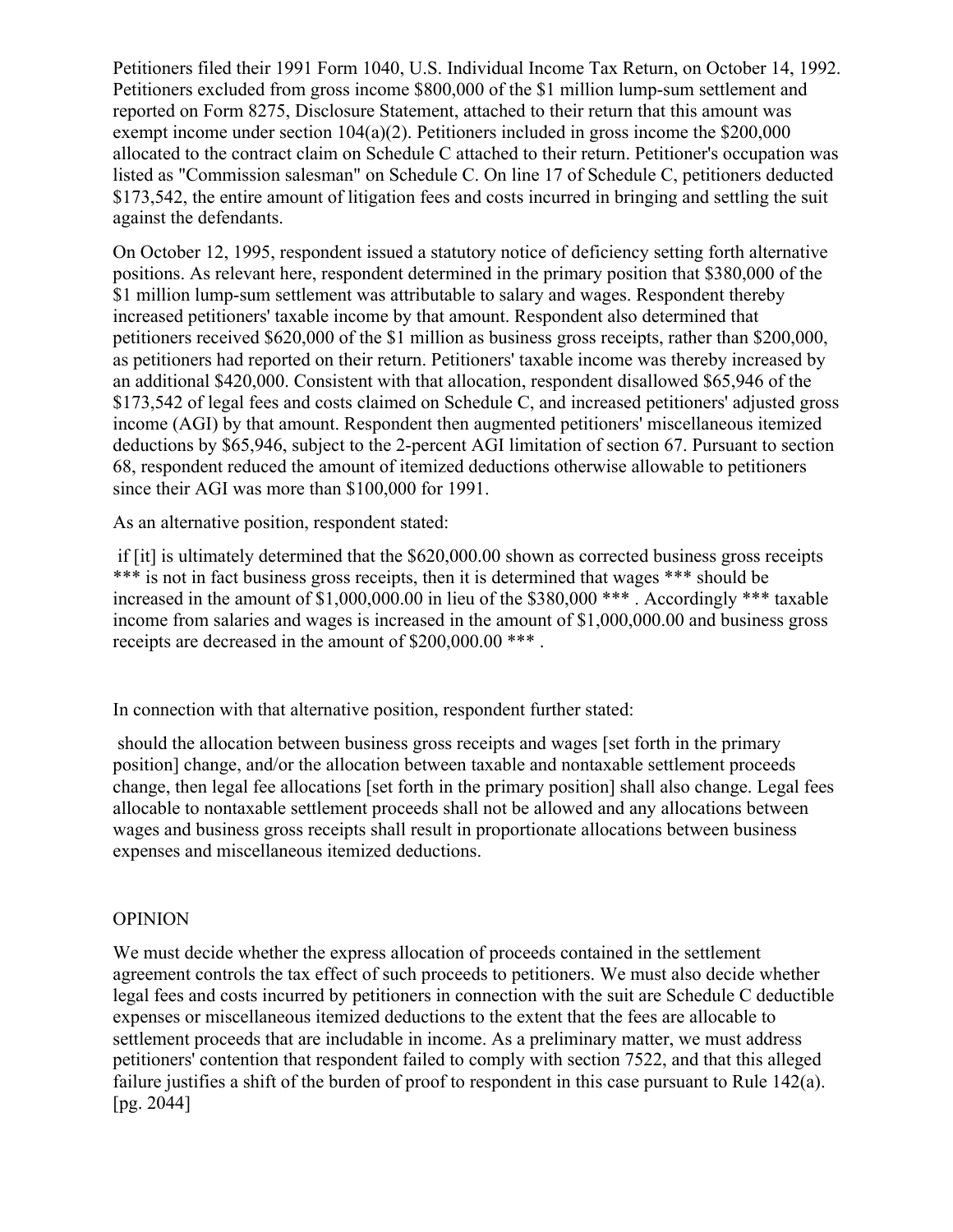## I. Burden of Proof

Petitioners contend that the notice of deficiency fails to satisfy the minimum standards required under section 7522 and, therefore, the Court should, under Rule 142(a), shift the burden of proof in this action to respondent. In support of their argument, petitioners assert that respondent's reasons for the proposed changes to petitioners' taxable income are not set forth with sufficient specificity in the notice of deficiency, inasmuch as "only a general explanation" is offered. Respondent, on the other hand, maintains that the notice of deficiency provides an adequate explanation of adjustments, and thus a shift of the burden of proof is not warranted. We agree with respondent.

The general rule of law is clear that, upon the issuance of a timely notice of deficiency by respondent, the burden of proving the determinations in such notice to be erroneous is on the taxpayer. Rule 142(a) states that the burden of proof shall be on the petitioner except as otherwise provided by statute or "determined by the Court".

As relevant here, section 7522(a) provides that any "notice

\*\*\* shall describe the basis for, and identify the amounts (if any) of, the tax due". Section 7522(b) specifies that these provisions shall apply to, among others, any notice "described in section

\*\*\* 6212". See Ludwig v. Commissioner, T.C. Memo. 1994- 518 [1994 RIA TC Memo ¶94,518]. Section 6212 pertains to notices of deficiency, as here. Upon examination, the notice of deficiency issued to petitioners specifically provides the primary position determined by respondent, details an alternative position, and calculates a deficiency of \$283,078 for petitioners based upon the primary position.

Based on the foregoing discussion, we hold that respondent has met the requirements of section 7522. We therefore decline petitioners' invitation to shift the burden of proof in this case to respondent.

II. Excludability of Settlement Proceeds Under Section 104(a)(2)

Except as otherwise provided, gross income includes income from all sources. Sec. 61. In this regard, statutory exclusions from income must be narrowly construed. Commissioner v. Schleier, 515 U.S. 232, 115 S. Ct. 2159, 2163 [75 AFTR 2d 95- 2675] (1995).

Under section  $104(a)(2)$ , gross income does not include "the amount of any damages received (whether by suit or agreement and whether as lump sums or as periodic payments) on account of personal injuries or sickness". Section 1.104-1(c), Income Tax Regs., provides that "The term "damages received (whether by suit or agreement)" means an amount received

\*\*\* through prosecution of a legal suit or action based upon tort or tort type rights, or through a settlement agreement entered into in lieu of such prosecution." Thus, an amount may be excluded from gross income only when it was received both: (1) Through prosecution or settlement of an action based upon tort or tort type rights and (2) on account of personal injuries or sickness. Sec. 104(a)(2); O'Gilvie v. United States, 519 U.S. \_\_\_, 117 S. Ct. 452, 454 [78 AFTR 2d 96-7454] (1996); Commissioner v. Schleier, 515 U.S. at \_\_\_, 115 S. Ct. at 2164; P & X Mkts., Inc. v. Commissioner, 106 T.C. 441, 443-444 (1996); sec. 1.104-1(c), Income Tax Regs.

Petitioners contend that \$800,000 is excludable from gross income under section 104(a)(2) because the settlement agreement expressly allocated that amount to the tort claim for personal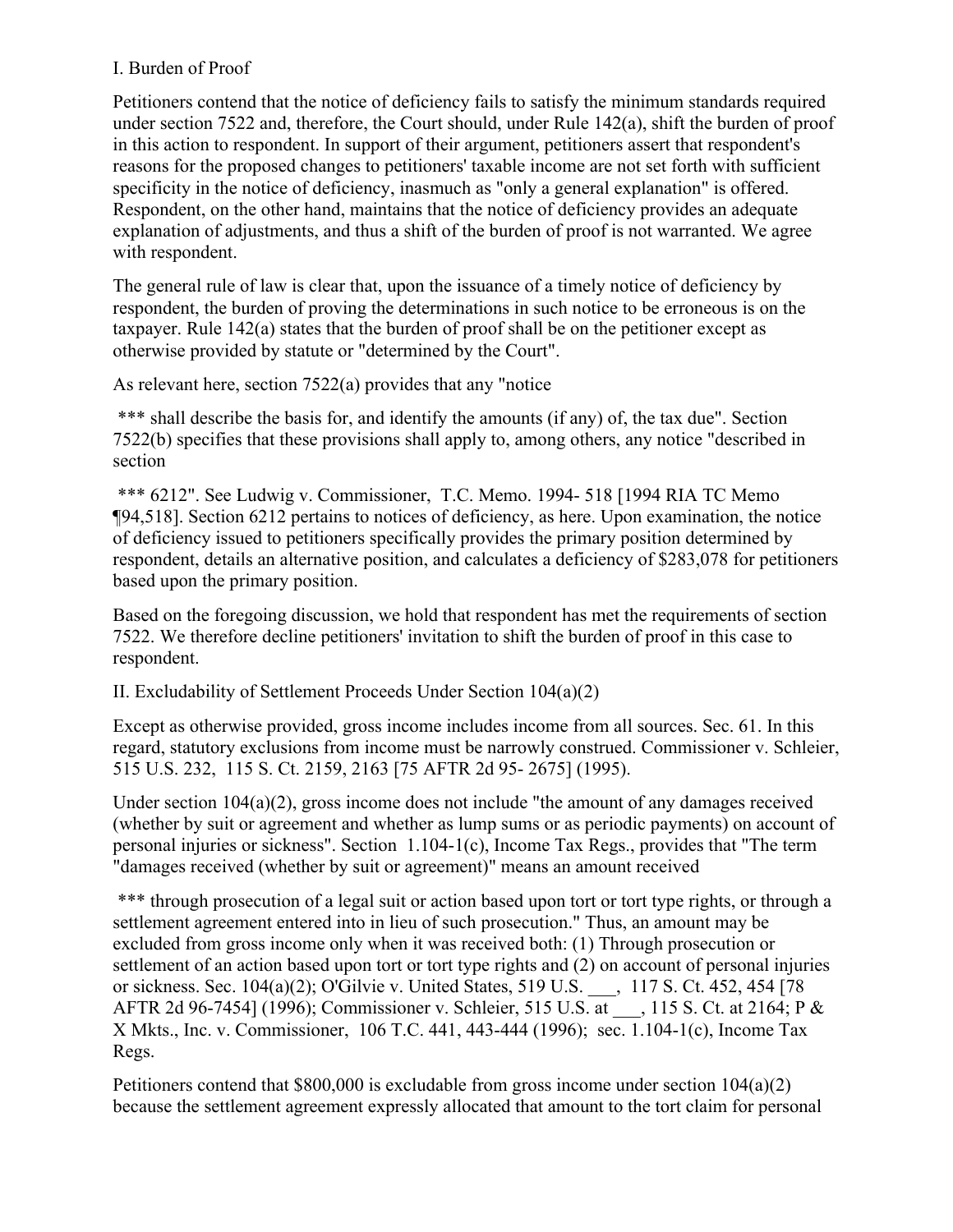injuries. In support of their position, petitioners cite Glynn v. Commissioner, 76 T.C. 116, 120 (1981), affd. without published opinion 676 F.2d 682 (1st Cir. 1982), in which we stated that the most important fact in determining the purpose of the payment is "express language [in the agreement] stating that the payment was made on account of personal injuries." Petitioners further maintain that the settlement agreement should be respected by this Court because it was entered into in good faith between adverse parties at arm's length. On the other hand, respondent contends that no part of the settlement proceeds qualifies for exclusion as "damages received

\*\*\* on account of personal injuries" under section 104(a)(2). On that basis, respondent maintains that the entire amount of the settlement proceeds, or \$1 million, is includable in petitioners' gross income. Respondent posits that the [pg. 2045] express allocation of the proceeds in the settlement agreement should be disregarded since the agreement was not entered into by the parties in an adversarial context at arm's length and in good faith. For the reasons set forth below, we agree with respondent.

We have had numerous opportunities to address the issue of the proper allocation of the proceeds of a settlement agreement in the context of section 104(a)(2). See, e.g., Robinson v. Commissioner, 102 T.C. 116 (1994), affd. in part, revd. in part and remanded 70 F.3d 34 [76 AFTR 2d 95-7786] (5th Cir. 1995); Horton v. Commissioner, 100 T.C. 93 (1993), affd. 33 F.3d 625 [74 AFTR 2d 94-5934] (6th Cir. 1994); Stocks v. commissioner, 98 T.C. 1 (1992); Metzger v. Commissioner, 88 T.C. 834 (1987), affd. without published opinion 845 F.2d 1013 (3d Cir. 1988); Threlkeld v. Commissioner, 87 T.C. 1294 (1986), affd. 848 F.2d 81 [61 AFTR 2d 88- 1285] (6th Cir. 1988); Bent v. Commissioner, 87 T.C. 236 (1986), affd. 835 F.2d 67 [61 AFTR 2d 88-301] (3d Cir. 1987); Fono v. Commissioner, 79 T.C. 680 (1982), affd. without published opinion 749 F.2d 37 (9th Cir. 1984); Glynn v. Commissioner, supra; Seay v. Commissioner, 58 T.C. 32 (1972).

Where amounts are received pursuant to a settlement agreement, the nature of the claim that was the actual basis for settlement, rather than the validity of the claim, controls whether such amounts are excludable under section 104(a)(2). United States v. Burke, 504 U.S. 229, 237 [69 AFTR 2d 92-1293] (1992); Robinson v. Commissioner, supra at 126. Ascertaining the nature of the claim is a factual determination that is generally made by reference to the settlement agreement, in light of the facts and circumstances surrounding it. Knuckles v. Commissioner, 349 F.2d 610, 613 [16 AFTR 2d 5515] (10th Cir. 1965), affg. T.C. Memo. 1964-33 [¶64,033 PH Memo TC]; Seay v. Commissioner, supra at 37. In this regard, we ask "in lieu of what was the settlement amount paid"? Bagley v. Commissioner, 105 T.C. 396, 406 (1995). A key factor in that determination is the intent of the payor, or the payor's dominant reason, in making the payment. Robinson v. Commissioner, supra at 127; Britell v. Commissioner, T.C. Memo. 1995- 264 [1995 RIA TC Memo ¶95,264]; see Agar v. Commissioner, 290 F.2d 283, 284 [7 AFTR 2d 1423] (2d Cir. 1961), affg. T.C. Memo. 1960-21 [¶60,021 PH Memo TC]; Metzger v. Commissioner, supra at 847-848.

Where the settlement agreement expressly allocates the settlement proceeds between tortlike personal injury damages and other damages, the allocation is generally binding for tax purposes (and the tortlike personal injury damages are excludable under section  $104(a)(2)$ ). Bagley v. Commissioner, supra at 406; Robinson v. Commissioner, supra at 127; Threlkeld v. Commissioner, supra at 1306-1307; Fono v. Commissioner, supra at 694. However, an express allocation set forth in the settlement is not necessarily determinative of the nature of the claim if the agreement is not entered into by the parties in an adversarial context at arm's length and in good faith, or if other factors indicate that the payment was intended by the parties to be for a different purpose. Bagley v. Commissioner, supra at 406; Threlkeld v. Commissioner, supra at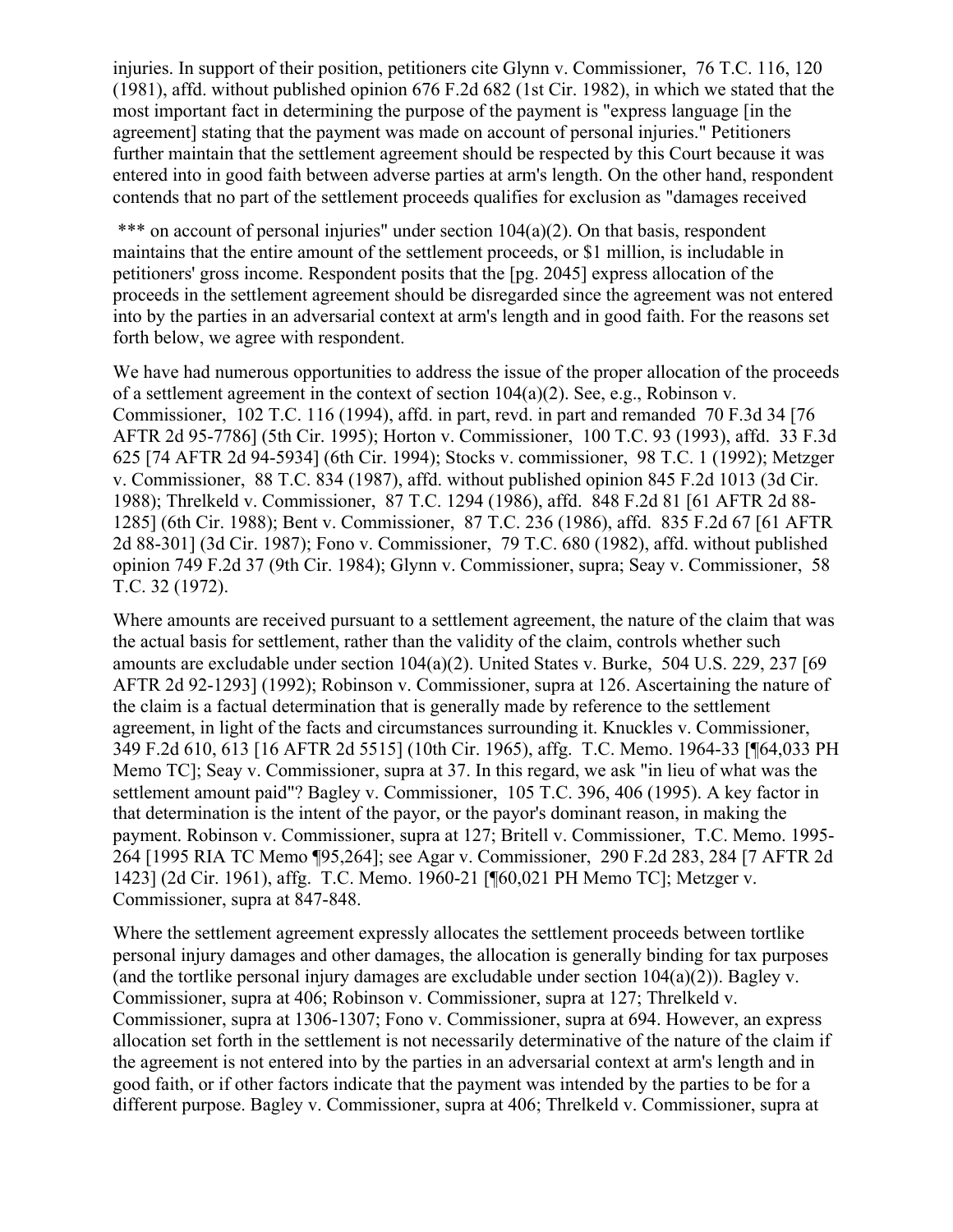1306-1307. Where the express allocation is not to be respected, other factors, which include the payor's intent and the background of the litigation, rise to the fore in determining the nature of the claim. See Knuckles v. Commissioner, supra at 613; Eisler v. Commissioner, 59 T.C. 634, 640 (1973).

A. The Settlement Agreement Was Not Entered Into by the Parties in an Adversarial Context at Arm's Length.

This Court has considered previously the circumstances under which we will and will not disregard specific allocations made in a written settlement agreement. See, e.g., Bagley v. Commissioner, supra; McKay v. Commissioner, 102 T.C. 465 (1994), vacated and remanded per curiam without published opinion 84 F.3d 433 (5th Cir. 1996); Robinson v. Commissioner, supra; Fono v. Commissioner, supra; McShane v. Commissioner, T.C. Memo. 1987-151 [¶87,151 PH Memo TC]. Petitioners aver that the situation herein is almost identical to that in McKay v. Commissioner, supra, and is distinguishable [pg. 2046] from both Robinson v. Commissioner, supra, and Bagley v. Commissioner, supra, upon which respondent relies.

Robinson v. Commissioner, supra, involved an action initiated by the taxpayers in State court against a Texas bank for failure to release its lien on the taxpayers' property. After the jury returned a verdict in the taxpayers' favor for approximately \$60 million, including \$6 million for lost profits, \$1.5 million for mental anguish, and \$50 million in punitive damages, the parties settled. In the final judgment reflecting the settlement, which was drafted by the parties and signed by the trial judge, 95 percent of the settlement proceeds were allocated to mental anguish and 5 percent were allocated to lost profits. We held that the allocation in the final judgment did not control the tax effects of the settlement proceeds to the recipients because it was "uncontested, nonadversarial, and entirely tax motivated" and did not accurately "reflect the realities of

\*\*\* [the parties'] settlement." Id. at 129.

In Bagley v. Commissioner, supra at 410, we concluded that the express allocation of \$1.5 million as damages for personal injuries provided for in the settlement agreement was not controlling, and we determined that \$500,000 of that sum was to be allocated as punitive damages. The payor's primary concern was to pay as little as possible to dispose of all claims of the taxpayer. Moreover, we noted that it was clearly in the interest of both parties not to allocate an amount to punitive damages, despite the fact that the record showed that both parties had considered the strong possibility of petitioner's recovering punitive damages. Both parties worked on the terms of the settlement document, and the taxpayer had consulted a tax attorney concerning the allocation of the settlement proceeds.

In contrast with Robinson v. Commissioner, supra, and Bagley v. Commissioner, supra, in McKay v. Commissioner, supra, we found that the settlement was made by hostile parties who continued to be adverse with respect to the allocations to be made therein. We noted that the "allocation of the settlement proceeds between the wrongful discharge tort claim and the breach of contract claim was based on

\*\*\* counsels' estimates of probability of

\*\*\* success on the merits, recognition of the jury verdict, and mutual assessment of the total and relative values of the claims." McKay v. Commissioner, supra at 472.

In McKay v. Commissioner, supra, while the taxpayer wanted the settlement award to be as high an amount as possible to compensate him for his losses, he also desired that the other party be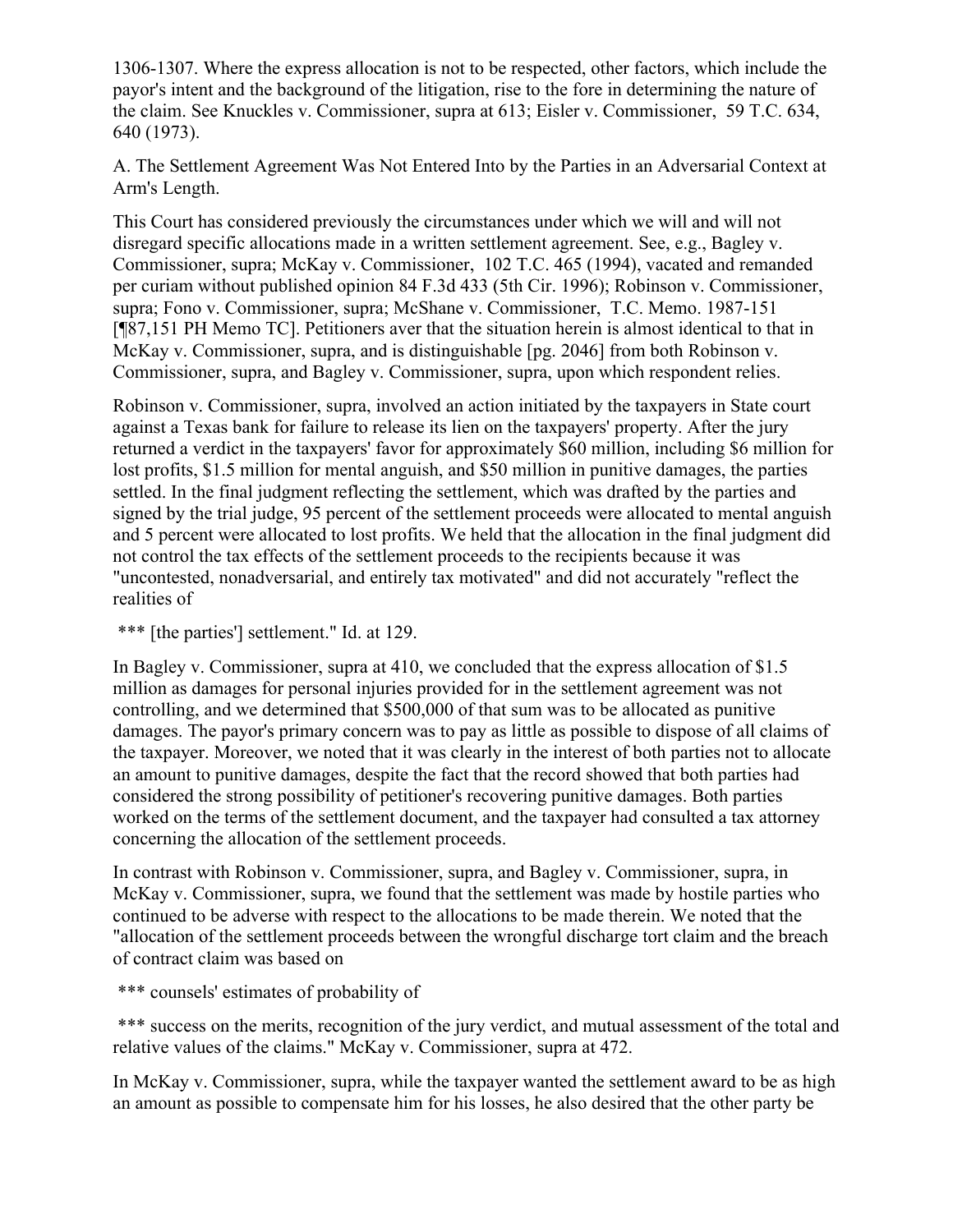punished for its behavior. However, the settlement agreement stated affirmatively that no amount was paid to the taxpayer to satisfy damages under RICO or to satisfy punitive damages claims. The taxpayer was never given free reign to structure the settlement allocation. See also Fono v. Commissioner, 79 T.C. at 694 (express allocation made in an earlier settlement agreement between Quaker Oats Co. (Quaker) and taxpayers was upheld as one entered into at arm's length and in good faith. The taxpayers sought an allocation of a portion of the agreed payment to personal injury - "damages for emotional distress" - but Quaker emphatically rejected that request.); McShane v. Commissioner, supra (express language in settlement agreement was respected where evidence in the record established that the inclusion of the language in the settlement agreements was the result of bona fide arm's-length negotiations and the tax consequences of the settlement were "never considered in the negotiations, but instead the settlement amounts were arrived at solely from a consideration by each party of the risks it would be subjected to by continuing the appeal.").

While not identical, we think that the facts of the instant case are similar to those of Robinson v. Commissioner, 102 T.C. 116 (1994), and Bagley v. Commissioner, 105 T.C. 396 (1995), and are distinguishable from those of McKay v. Commissioner, supra, McShane v. Commissioner, supra, and Fono v. Commissioner, 79 T.C. 680 (1982). While the underlying litigation was certainly adversarial, by the time the settlement agreement was executed on December 2, the parties were no longer adversaries. See Robinson v. Commissioner, supra at 133. An agreement in principle had already been reached on Thanksgiving Day, and [pg. 2047] was expressly referred to in the settlement agreement. The record reflects that Blount was not concerned with the amount of the settlement proceeds that was allocated to tortlike personal injury damages visa-vis other damages. As a result, petitioner in effect was able to unilaterally allocate the proceeds. The defendant's only concerns were that all of petitioner's claims be settled and that nothing be done to compromise the deductibility of the settlement to Blount. While not controlling, the deductibility of the payor's payment is a factor to be considered in determining whether the parties have adverse interests in regard to their allocations. See McKay v. Commissioner, 102 T.C. at 485. Indeed, we agree with respondent that, to the extent that such an allocation resulted in a larger net recovery to petitioner and had no corresponding negative impact on Blount, such allocation was equally favorable to Blount in that it aided its ability to resolve the lawsuit for the smallest settlement payment amount possible.

Moreover, as in Robinson v. Commissioner, supra at 129, and Bagley v. Commissioner, supra at 409, but unlike McKay v. Commissioner, supra at 472, the allocation did not accurately reflect the realities of petitioner's underlying claims. As discussed above, neither party had any interest in ensuring that the allocation language accurately represented the risks of the various claims.

The attorneys for both sides felt that petitioner's contract and fraud claims were the strongest, and his tort claim of outrageous conduct among the weakest. Blount especially feared a runaway jury on punitive damages in the event that the case were remanded to State court, since Alabama juries were "known" for their large punitive damages awards. Despite the foregoing, the settlement agreement allocated 80 percent of the lump-sum proceeds to personal injury claims, only 20 percent to the contract claim arising out of the April 27 letter, and nothing whatsoever to the fraud claims and punitive damages claims. Thus, in contrast to McKay v. Commissioner, supra, the settlement agreement was not based on counsels' estimates of the probability of success on the merits had the case gone to trial. See McShane v. Commissioner, T.C. Memo. 1987-151 [¶87,151 PH Memo TC]. Moreover, we note that, unlike McShane v. Commissioner, supra, the tax effects of the allocation were considered by petitioner during the negotiations on December 2, 1991.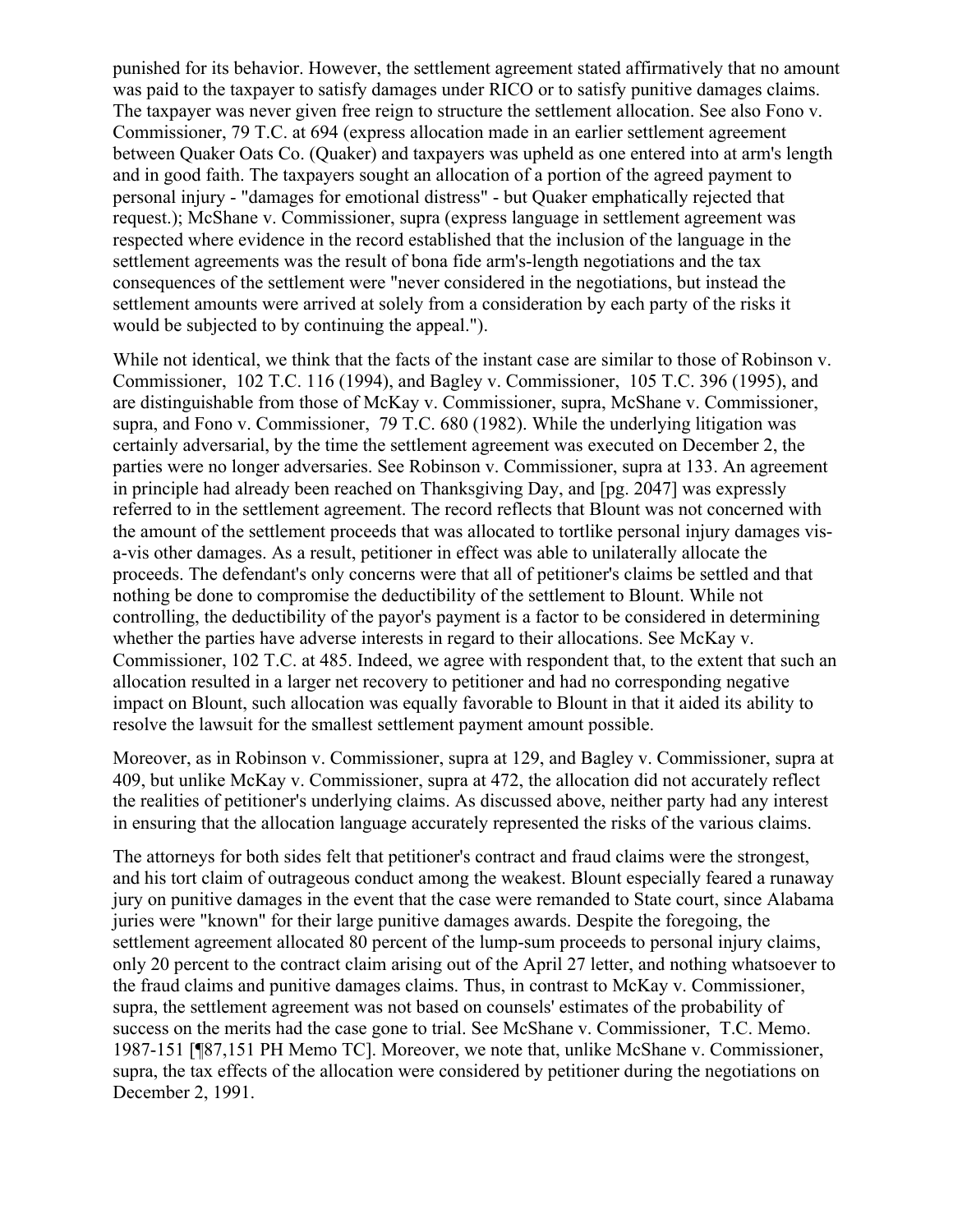Contrary to petitioners' request, we shall not blindly accept the parties' allocation of settlement proceeds where, as here, the allocation is patently inconsistent with the realities of the underlying claims as determined by the attorneys for both parties. See Robinson v. Commissioner, supra at 129; cf. Fono v. Commissioner, supra at 696 ("We are not convinced that a weighing of the "economic realities" - i.e., the merits of petitioners' claims

\*\*\* - is the standard to be applied where a taxpayer challenges the allocation in his own agreement.") (Emphasis added.) To do so would effectively eviscerate the requirements of section 104(a)(2), and would allow taxpayers to exclude settlement proceeds from income at will in those instances where the payor is unconcerned with how the allocation is made.

B. The Facts and Circumstances in the Instant Case Reveal That the Settlement Was Not on Account of Personal Injury Claims.

Having decided to look behind the express allocation made in the settlement agreement, we turn now to examine other factors, including the payor's intent and the details surrounding the litigation, to characterize the nature of the claim. Robinson v. Commissioner, supra at 127; Threlkeld v. Commissioner, 87 T.C. at 1306.

Petitioners' attempt to characterize \$800,000 of the \$1 million payment as having been made on account of personal injuries is belied by the record. See Glynn v. Commissioner, 76 T.C. at 120. Other than petitioner's self-serving testimony and the conclusory testimony of his psychotherapist, which we do not find persuasive, there is no evidence before the Court that the defendants' actions caused petitioner to suffer emotional distress. Petitioner was fired discreetly and suffered no undue [pg. 2048] amount of attention. Moreover, petitioner could not point to the interference of the defendants as the source of his difficulty in finding a new job. Finally, petitioner testified that he had been seeing a psychotherapist for several years prior to his firing as a result of the deterioration of his marriage and problems with his children. Compare Noel v. Commissioner, T.C. Memo. 1997- 113 [1997 RIA TC Memo ¶97,113] ("The evidence before the Court is that [payor's] actions caused petitioner to suffer emotional distress") with Knuckles v. Commissioner, T.C. Memo. 1964-33 [¶64,033 PH Memo TC] ("The doctor did not make a determination that

\*\*\* [taxpayer's] emotional condition was attributable to an act

\*\*\* on the part of

\*\*\* [the payor]").

In light of the facts and circumstances, we conclude that petitioner suffered no injury to his health that could be attributed to the actions of the defendants, and we are not persuaded that such injury was the basis of any payment to him by Blount. See Knuckles v. Commissioner, 349 F.2d at 610 [16 AFTR 2d 5515]. Rather, while the settlement agreement ostensibly sought to settle all of petitioner's claims, Blount's dominant reasons for payment were to avoid a large punitive damages award as well as to avoid losing on the contract claim arising out of the April 27 letter at trial. Settlement proceeds recovered under either of these claims are not excludable from income under section  $104(a)(2)$ . Accordingly, we sustain respondent's determination in the notice of deficiency with respect to the inclusion of an additional \$800,000 of the lump sum as gross income.

III. Deductibility of Legal Fees and Costs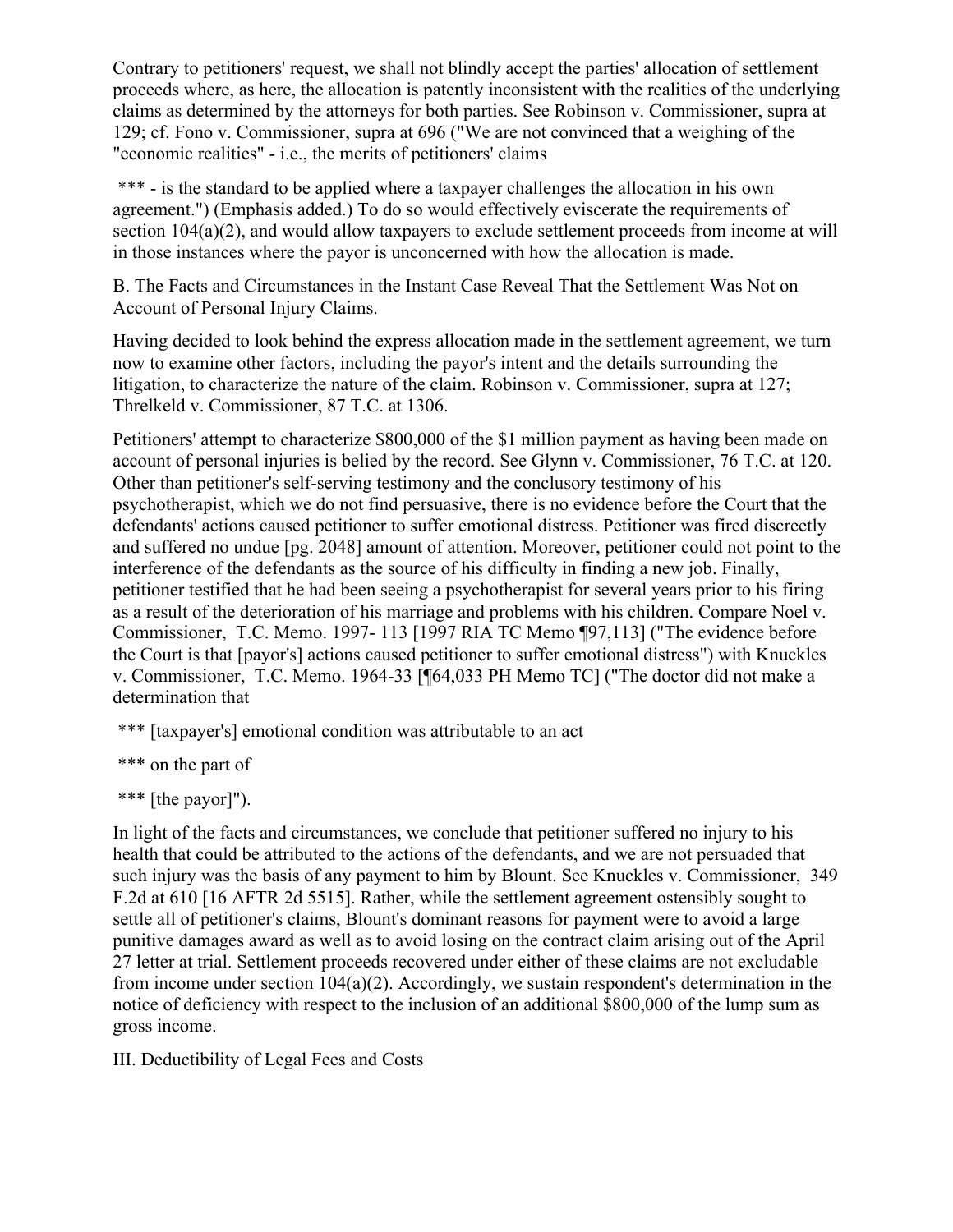As we have often stated, deductions are a matter of legislative grace, and petitioners bear the burden of proving that they are entitled to any deductions claimed. Rule 142(a); INDOPCO, Inc. v. Commissioner, 503 U.S. 79, 84 [69 AFTR 2d 92- 694] (1992).

Both parties agree that petitioner's legal fees and costs are deductible, if at all, under section 162 as expenses paid or incurred in the course of petitioner's trade or business. However, the deductibility of petitioner's legal expenses must also be tested against section 265.

Section 265 provides in pertinent part as follows:

(a) GENERAL RULE. - No deduction shall be allowed for -

(1) EXPENSES. - Any amount otherwise allowable as a deduction which is allocable to one or more classes of income \*\*\* wholly exempt from \*\*\* taxes imposed by this subtitle \*\*\*

Since we held above that none of the settlement proceeds are excludable from income under section 104(a)(2), section 265 does not apply to disallow any portion of the otherwise deductible expenses. Our inquiry, however, does not end here. We must next consider whether petitioners' deduction must be itemized rather than taken on Schedule C.

Section 62, which defines AGI, lists the deductions from gross income which are allowed for the purpose of computing AGI (above-the-line deductions). Section  $62(a)(1)$  states the general rule that trade or business deductions are allowed for such purpose only "if such trade or business does not consist of the performance of services by the taxpayer as an employee". Consequently, for employed individuals, section 162 trade and business deductions are ordinarily itemized deductions. Secs. 161 and 162; see Alexander v. Commissioner, T.C. Memo. 1995-51 [1995 RIA TC Memo ¶95,051], affd. 72 F.3d 938 [77 AFTR 2d 96-301] (1st Cir. 1995). Work-related expenses incurred by an independent contractor, on the other hand, are deductible above the line under section  $62(a)(1)$ .

Petitioners contend that the legal fees and costs were incurred in petitioner's capacity as an independent contractor, rather than as an employee. Petitioners state that respondent "has adduced no evidence to dispute

\*\*\* [petitioner's] independent contractor status." Therefore, petitioners assert that the deductions are not itemized deductions but above-the-line Schedule C deductions. Respondent, on the other hand, avers that petitioners have presented no evidence entitling them to deduct the ex[pg. 2049] penses on Schedule C. We agree with respondent.

The Code does not define the term "employee". Whether the employer-employee relationship exists is a factual question. Weber v. Commissioner, 103 T.C. 378, 386 (1994), affd. 60 F.3d 1104 [76 AFTR 2d 95-5782] (4th Cir. 1995). Among the relevant factors in determining the nature of an employment relationship are the following: (1) The degree of control exercised by the principal over the details of the work; (2) which party invests in the facilities used in the work; (3) the taxpayer's opportunity for profit or loss; (4) the permanency of the relationship between the parties; (5) the principal's right of discharge; (6) whether the work performed is an integral part of the principal's business; (7) what relationship the parties believe they are creating; and (8) the provision of benefits typical of those provided to employees. NLRB v. United Ins. Co. of Am., 390 U.S. 254, 258- 259 (1968); Weber v. Commissioner, supra at 387; Professional & Executive Leasing, Inc. v. Commissioner, 89 T.C. 225, 232 (1987), affd. 862 F.2d 751 [63 AFTR 2d 89-427] (9th Cir. 1988). No single factor is determinative; rather, all the